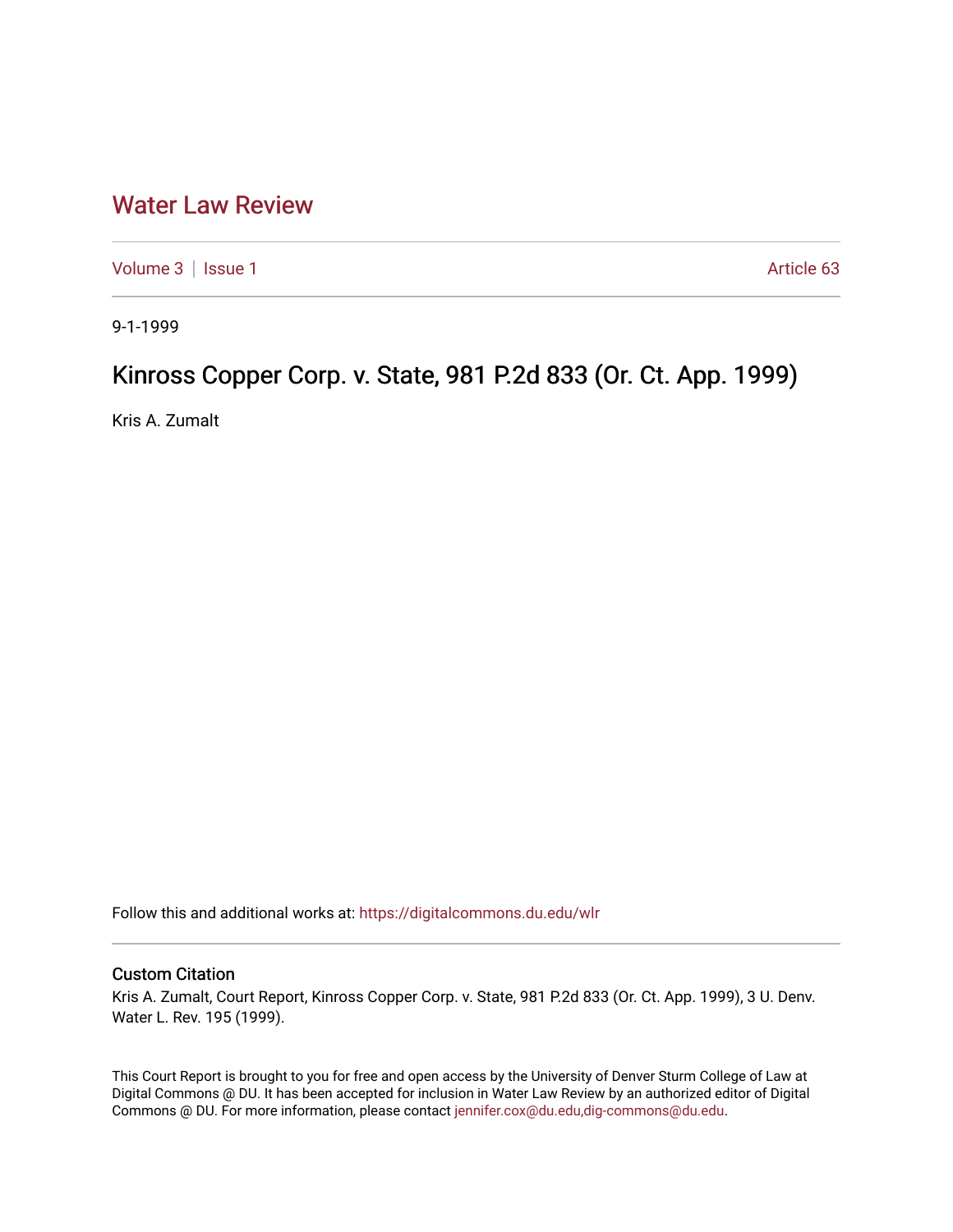utility facilities owned and operated by a regional water and sewer district. The Utility Clause of the Constitution authorized municipalities to exercise the power of eminent domain to acquire existing public utilities. Thus, the court concluded that the City, in exercising its power of eminent domain over the District's facilities within its boundaries, acted within the intended purpose of the Utility Clause. However, a municipality may not exercise its power of eminent domain over the property of another municipal corporation, if the municipality's actions would either destroy the existing use or interfere, leading to destruction of the use. The court broadly interpreted this limitation making necessary the determination of whether the proposed appropriation would interfere with the District to such an extent that it would effectively lead to the destruction of the District itself.

Although recognizing the existence of substantial evidence regarding the effect of the proposed appropriation, because neither the trial court nor the appellate court considered this issue clearly, the court remanded the case for findings as to the effects of the City's proposed appropriation of the District property. If the proposed appropriation would result in the destruction of an existing public use or the destruction, including economic destruction, of an existing public utility operated by the District, the appropriation was prohibited. If no such destructive effect was found, however, the City would rightfully be exercising its power of eminent domain over an existing public use.

*Lucinda K Henriksen*

## **OREGON**

**Kinross Copper Corp. v. State, 981 P.2d 833 (Or. Ct. App. 1999)** (holding that the state's decision to deny plaintiff's NPDES permit application did not effect an uncompensated taking of plaintiff's unpatented mining claims).

In 1975, Amoco Minerals Company ("Amoco") staked unpatented mining claims in the North Santiam River Subbasin in the Willamette National Forest. In 1977, the Oregon Environmental Quality Commission ("EQC") promulgated the Three Basin Rule prohibiting any new or increased waste discharges to the North Santiam River Subbasin.

In 1989, Amoco leased the unpatented mining claims to the plaintiff, Kinross Copper Corporation ("Kinross"). Two years later, Kinross developed a plan of operations for a copper ore mining project. The plan required Kinross to discharge wastewater and groundwater pumped from the mine into the North Santiam Subbasin. The plan included obtaining a National Pollutant Discharge Elimination System ("NPDES") permit under applicable state and federal laws.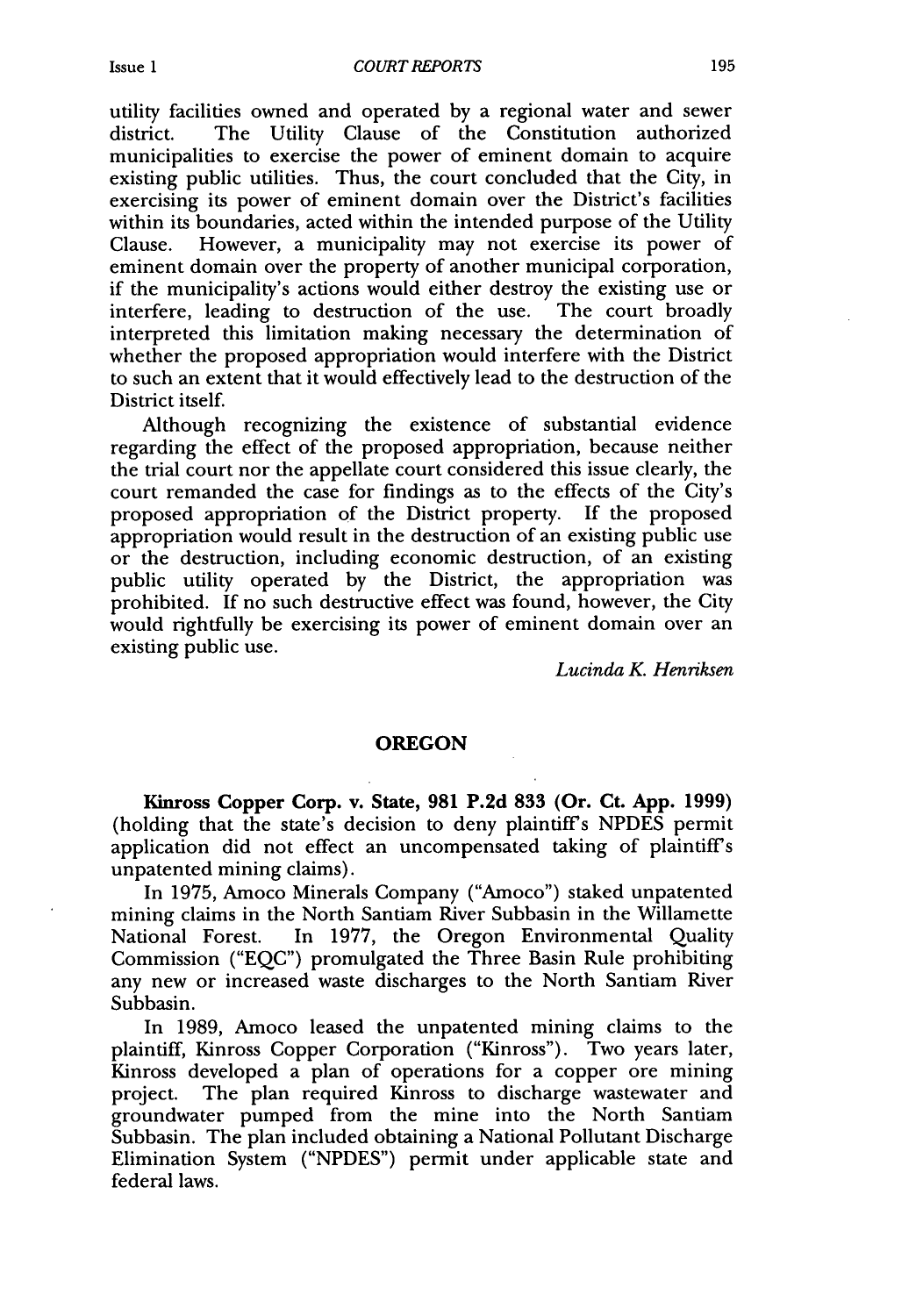In 1992, Kinross submitted an application for an NPDES permit to the Oregon Department of Environmental Quality ("DEQ"). The DEQ concluded that: (1) the discharge would not violate applicable water quality standards; (2) no viable alternatives to discharging the wastewater from the proposed mining operation existed; and (3) without the NPDES permit, Kinross would be unable to develop and operate its proposed copper mine. In 1995, however, the DEQ denied the Kinross's application for an NPDES permit since the Three Basin Rule prohibited any new discharges into the North Santiam River Subbasin.

Kinross then brought inverse condemnation claims against the state. Kinross alleged the state's denial of Kinross's permit application reduced the value of its mining claims to zero, and constituted a compensable taking under both the state and federal constitutions. The state argued that because unpatented mining claims are subject to state regulation, the plaintiff never had the right to develop its mining claim in violation of state law.

The trial court entered judgment for the state. The court held that the state's permit denial did not constitute a taking because unpatented mining claims constitute a unique form of property right. The court reasoned that this unique property right was subject to state and federal regulations and was more appropriately analogized to a contract right than subject to a condition subsequent.

On appeal, Kinross argued that the trial court erred by concluding that the state was entitled to judgment as a matter of law, and that Kinross' property was not taken under the state or federal constitutions. In analyzing this issue, the court stated that two settled principles of takings law applied. First, the court recognized that under both state and federal constitutions, government actions depriving property of all value without compensation is an unconstitutional taking. Thus, the court found that under both the Oregon and federal constitutions, property owners could maintain an action for inverse condemnation against a government agency that has taken action depriving the owner of all economically beneficial use of the property.

The second applicable principle of takings law was that governmental action could not be a taking if what the government prohibited did not amount to a private property right in the first place. Looking to United States Supreme Court precedent, the Oregon court explained that regulations that deprive land of all economically beneficial use will not give rise to takings liability if the inquiry into the nature of the owner's estate shows that the proscribed use interests were not originally part of his title.

Kinross argued that it suffered a taking because it was denied the right to mine copper as otherwise permitted by its unpatented mining, claims. The court explained that the EQC did not prohibit Kinross from mining, but rather prohibited the plaintiff from discharging wastewater into the North Santiam River Basin. The court further explained that Kinross carried the burden to show that it had a right to